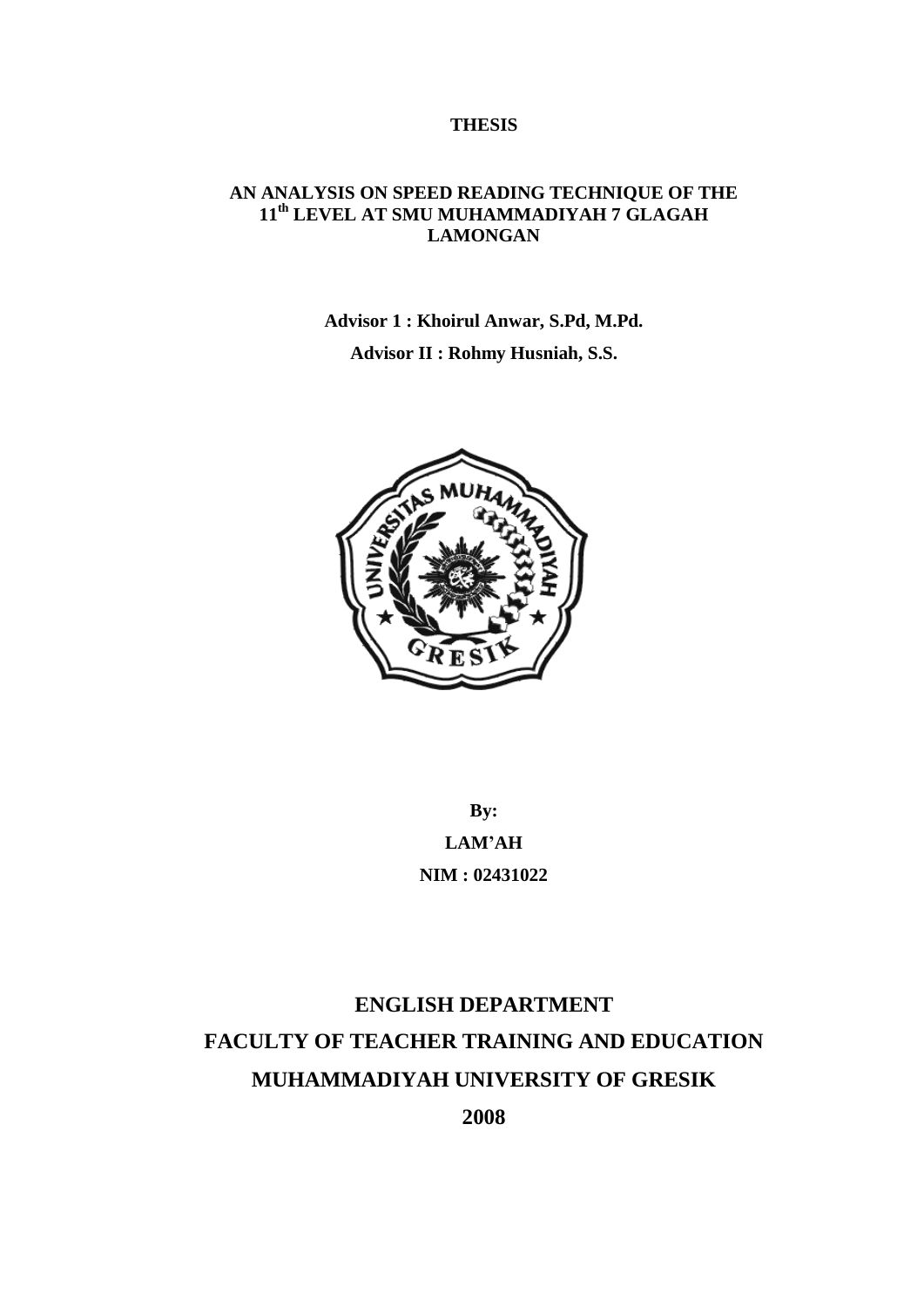This is to certify that the Sarjana's thesis of Lam'ah has been approved by the thesis advisors for further approval by the Board of Examiner

Gresik, ……………………………………. Advisor I

Khoirul Anwar, M.Pd.

Gresik, …………………………………….. Advisor II

Rohmy Husniah, S.S.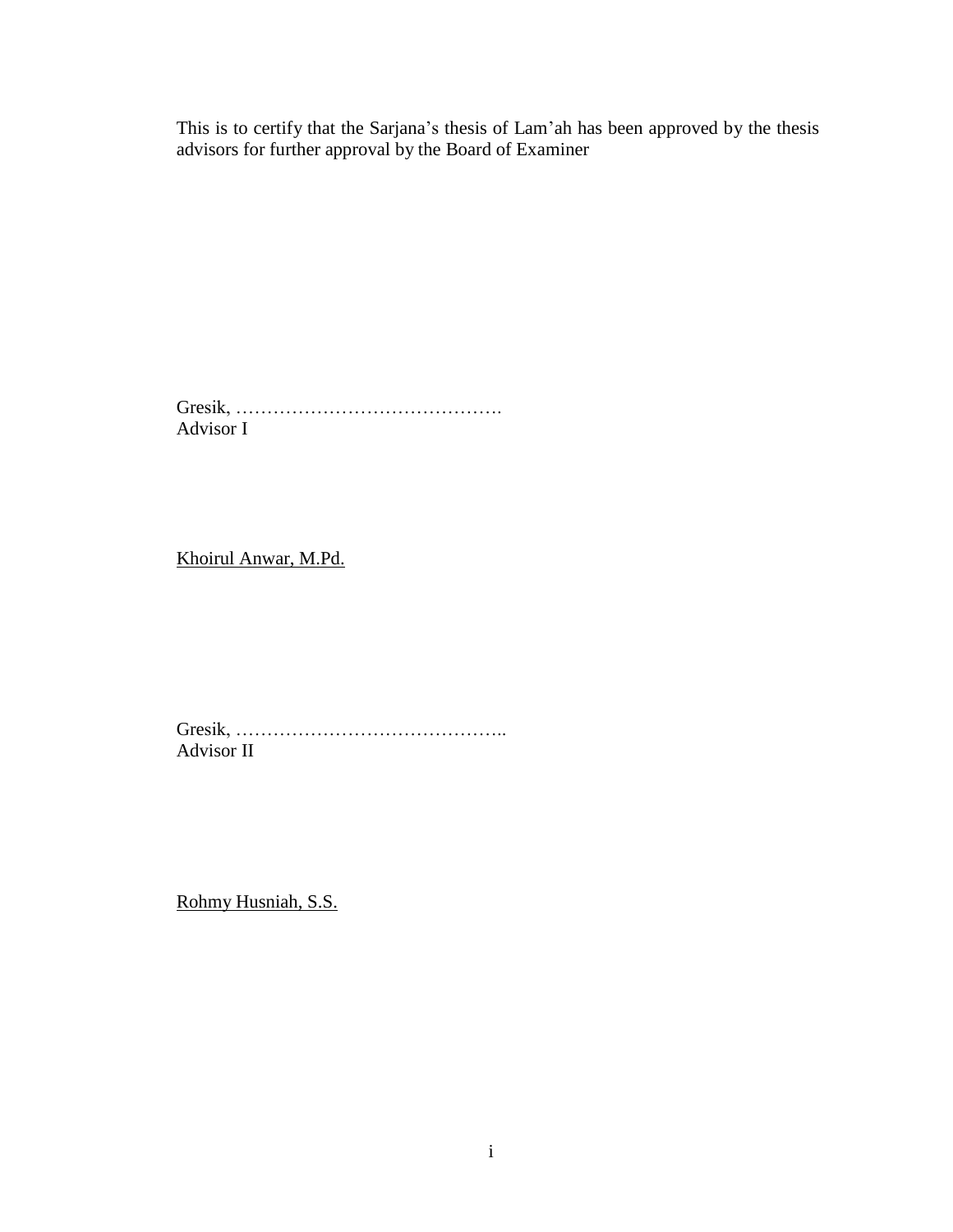This is to certify that the Sarjana's thesis of Lam'ah has been approved by the Board of Examiners as the requirement degree of sarjana in English Language Education.

| Gresik,                    |  |
|----------------------------|--|
| <b>Boards of Examiners</b> |  |

| Chair               |  |
|---------------------|--|
| Slamet Asari, M.Pd. |  |

| $M$ ember $\ldots$   |  |
|----------------------|--|
| Khoirul Anwar, M.Pd. |  |

……………………………………………………………………………, Member Rohmy Husniah, S.S.

Acknowledged by<br>
Head of English Education Department<br>
Dean of Faculty Teacher Head of English Education Department<br>
Faculty of Teacher Training and Education<br>
Training and Education<br>
Training and Education Faculty of Teacher Training and Education

Dian Arimurti, M.Pd. Slamet Asari, M.Pd.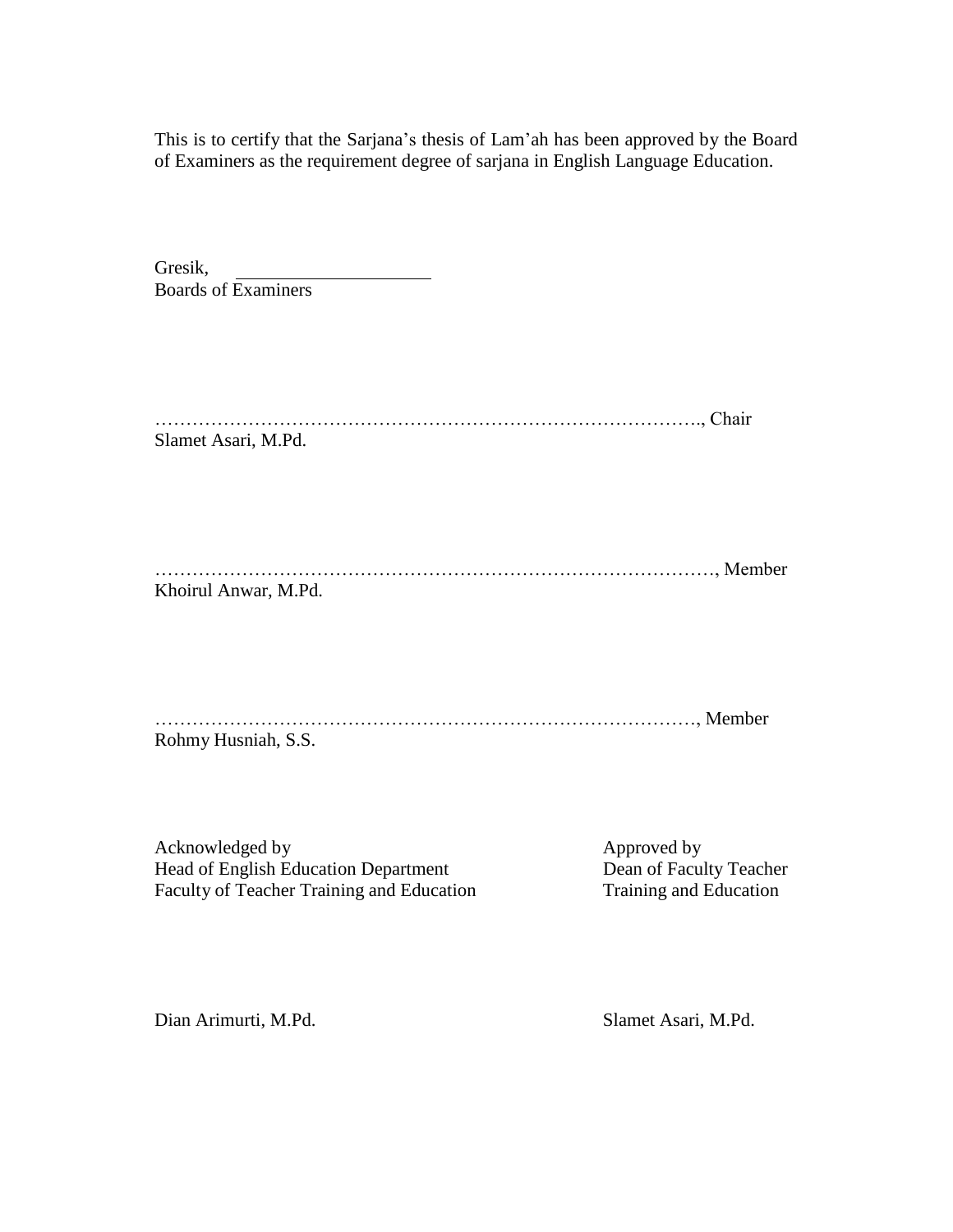#### **ACKNOWLADGEMENT**

As the accomplishment of this thesis to fulfill the graduation of strata one, the writer would like to express her foremost gratitude to Allah SWT for giving great blessing, mercy and chances in finishing this hard assignment. She believes that without His love, she never finished it.

The writer would like to express her sincere and deepest gratitude to Khoirul Anwar, as the advisor who has guided the writer and given valuable comments, correction, and encouragement to accomplish the assignment. She is also very grateful to Rohmy Husniah, who has given her valuable time to read and correct work.

The writer would like to share her deepest gratitude and honor to her beloved mother and father, and other families for their prayer and great support. They encourage her to finish the thesis and really appreciate it.

The writer extends her deepest feeling of indebtedness to all lecturers of English Department of Muhammadiyah University of Gresik who have shared their wisdom during the study. Her time has been so worthy in their guidance that she learned to love and appreciate literature.

She also could not show how much she appreciate the endless support to her friends in English Department, especially the 2002 generation either morning or afternoon class, who always help and motivate her.

However, she admits that this is far from perfect. Therefore, any constructive criticisms will be welcomed.

Writer,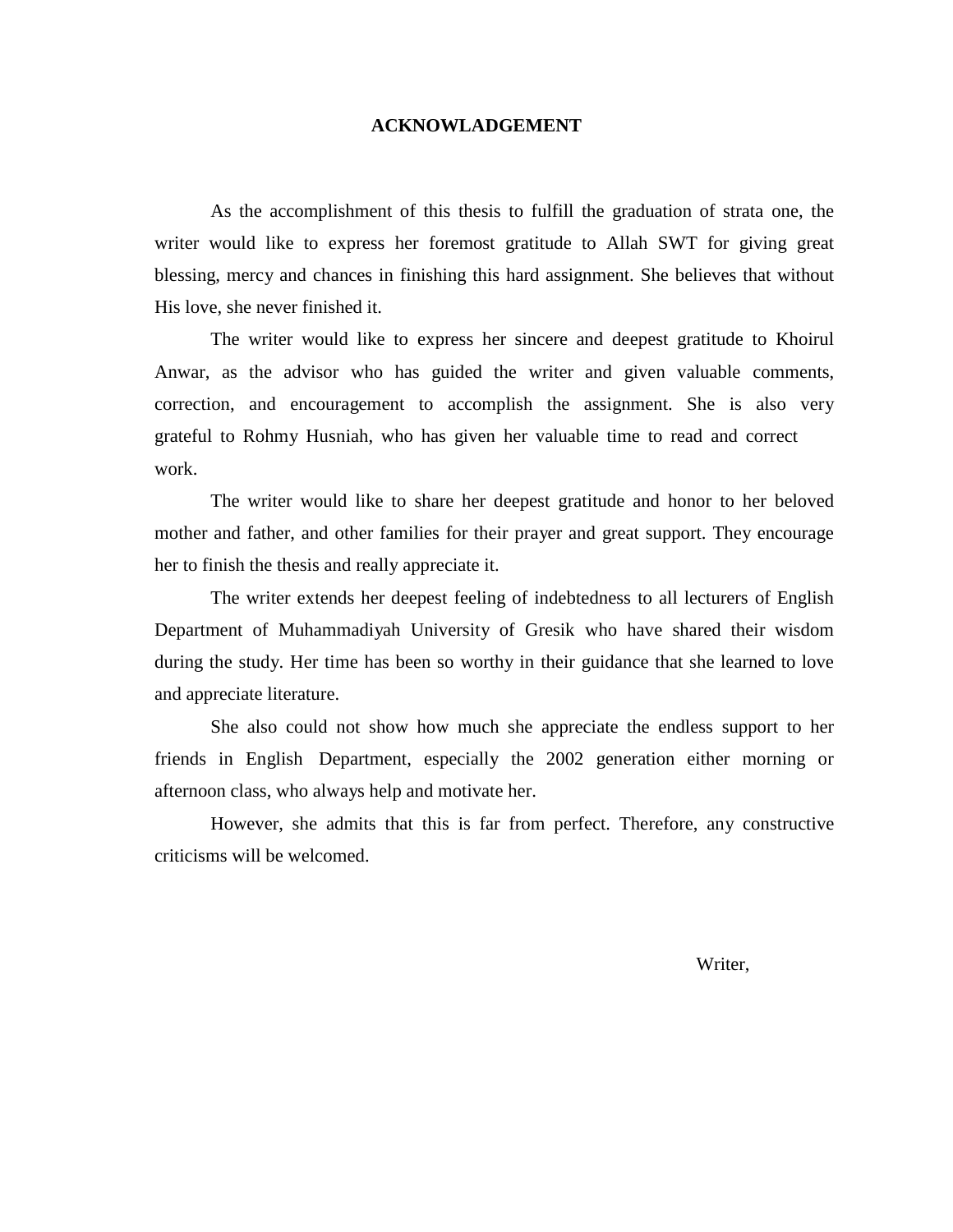#### **MOTTO AND DEDICATION**

#### **MOTTO:**

*What's important is that one strives to achieve a goal. (Ronald Reagan) Try not become a man of success but rather try to became a man of value.*

*(Albert Einstein)*

**This thesis is dedicated to:**

**My beloved late parents (mama 'n papa) My beloved aunt and uncle My beloved sisters and brothers**

**My relatives My**

**beloved lecturers My** 

**beloved friends**

**My 2002 Generation and all**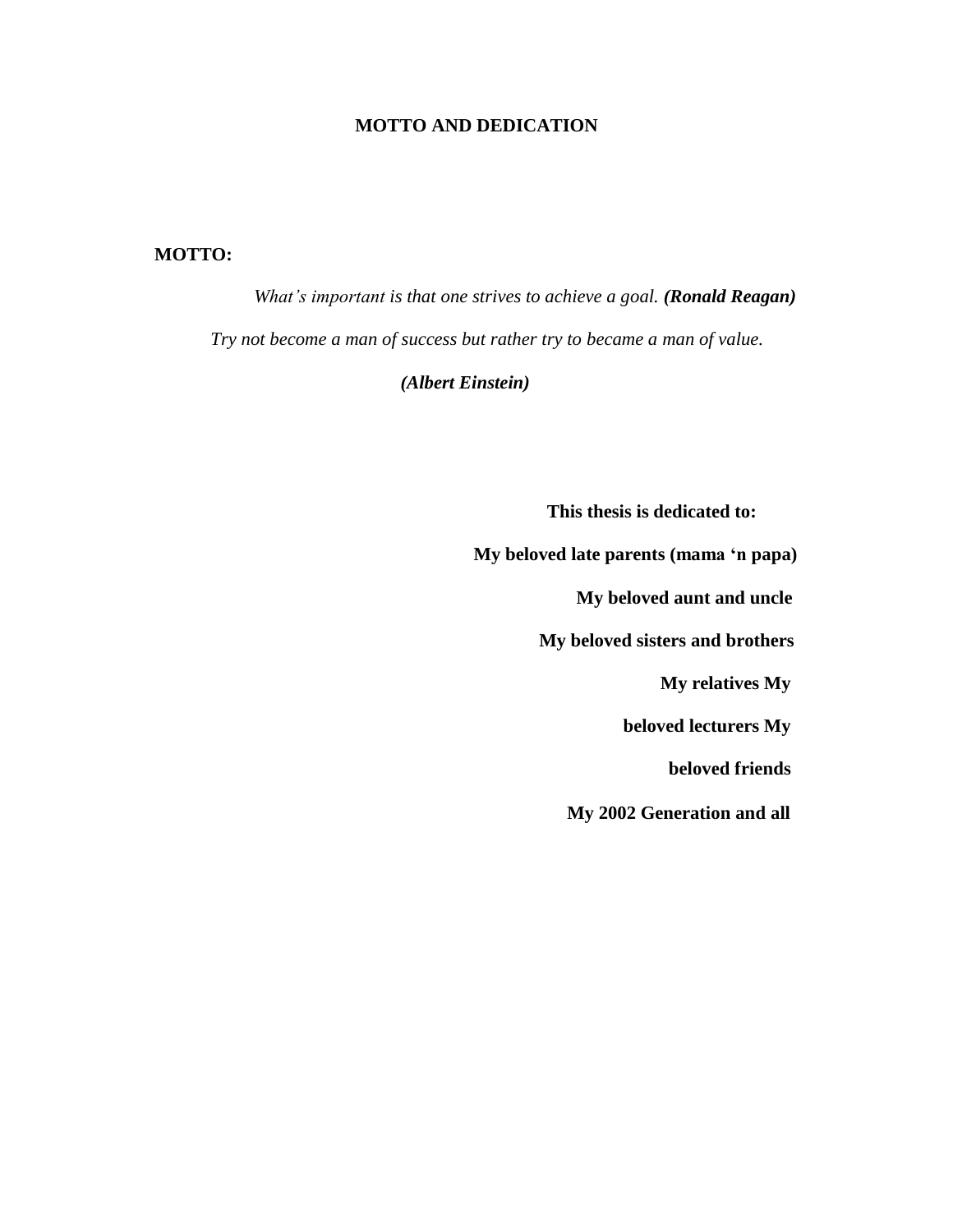#### **ABSTRACT**

**Lam'ah.** 2008. *An Analysis on Speed Reading Technique of the 11 th Level at SMU MUHAMMADIYAH 7 GLAGAH LAMONGAN.* A thesis submitted as partial fulfillment the requirements for the Sarjana degree of English Education Department, Faculty of Teacher Training and Education, University of Muhammadiyah Gresik.

Advisor: (I) Khoirul Anwar, M.Pd. (II) Rohmy Husniah, S.S

English as the first language has very important role in international relationship. There 4 skills to learn English. One of them is reading from reading, we will have many knowledge and information.

To make a better reading, we, as a teacher, can use reading. In this case, speed reading is a technique that combines the speed of the students reading and how they comprehend in reading material.

There are 3 kinds of speed reading techniques. In the study, the researcher only gave the questioner to the students because she wanted to know what speed reading techniques that are used by the students.

There are 3 kinds techniques of speed reading, they are getting ready to read, rapid reading techniques, and retention techniques.

In getting ready to read, there are 4 techniques first, eliminate all distraction, second, determine the purpose reading, third, do minute pre reading, fourth, red the key chapter.

In rapid reading, there are 8 techniques. First, raise speed comfort level, second, quite sub vocalizing, third, use finger, fourth, break the skip habit, fifth, use peripheral vision, sixth, learn to read key word, seventh, eliminate " bus stop", eight, set goal.

In retention there are 3 techniques, first, underline and make margin note, second, transfer key note to front book, and the last, considering drawing a " mind map" of the content.

In this study, the researcher uses descriptive quantitative. The subject of this study is the eleven level at SMU Muhammadiyah 7 Glagah Lamongan. In this case, the researcher used questionnaire. In questionnaire, there were 21 questions. Question number 1 until 7 were about getting ready to read. Questioner 8 until 14 was about

rapid reading. Question number 15 until 21 were retention. She used open close questioner (multiple choice) based on likert's scale.

From the finding of the questioner, the researcher found the total score of the student's answer in speed reading about getting ready to read was 768, rapid reading was 797 and retention was 734. From the data, the researcher knew that almost all of the students use rapid reading technique to do in speed reading.